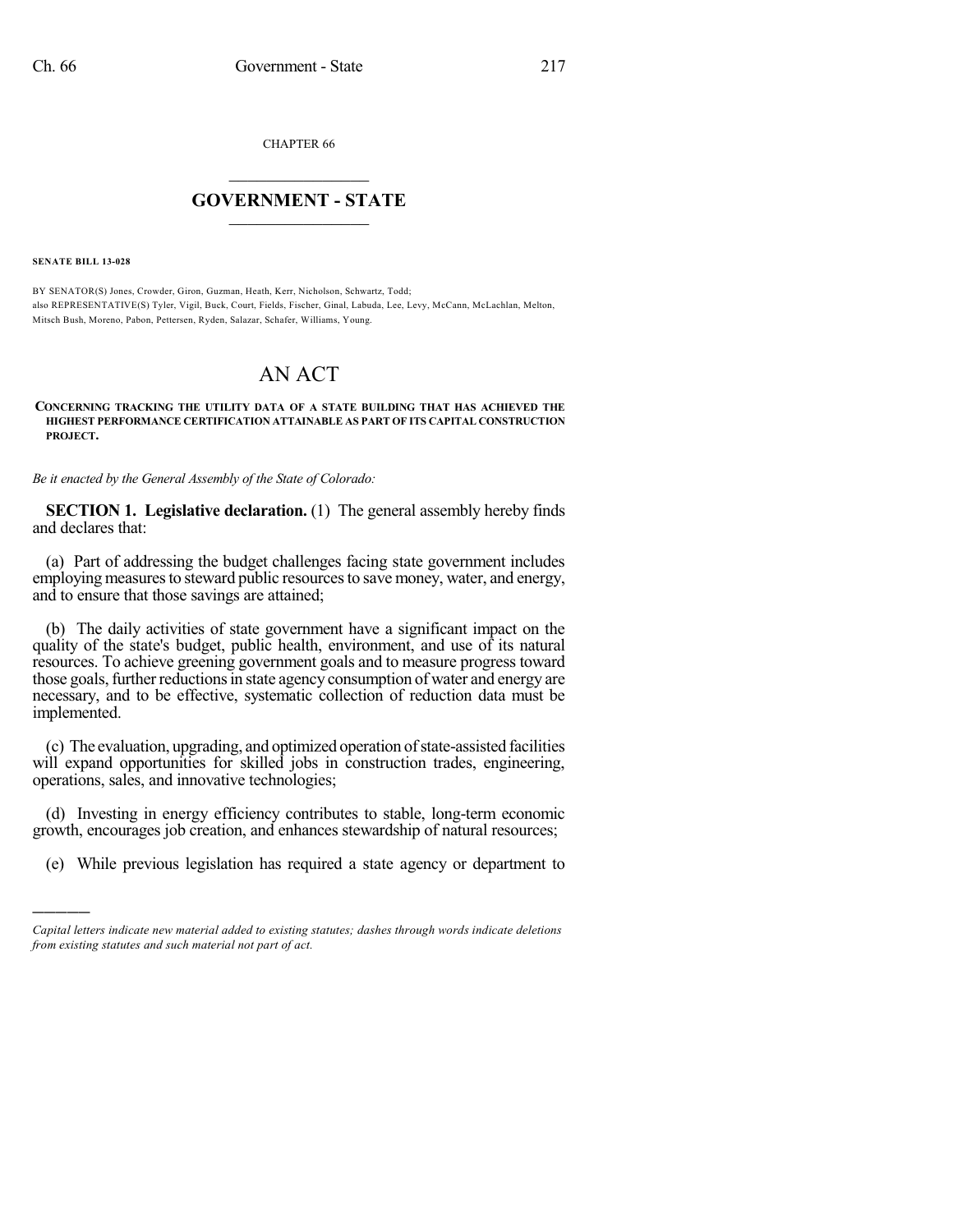218 Government - State Ch. 66

perform any substantial renovation, design, or new construction of a state-assisted facility to achieve the highest performance standard certification attainable, the state agencies and departments are not statutorily required to track the data needed to measure whether the certification is indeed attained;

(f) Tracking actual building consumption and comparing the results to the usage proposed in design or tracked during a performance period is essential to the individual success of each certified building and the ongoing evaluation and development of the high performance standards certification program; and

(g) In order to manage our state-assisted facilities to attain the highest performance standard possible, itisimportanttomeasure the resource usage ofsuch facilities carefully and to evaluate whether the facilities are performing at an optimum level.

**SECTION 2.** In Colorado Revised Statutes, 24-30-1305, **amend** (9) (b); and **repeal** (9) (c) (IV) as follows:

**24-30-1305. Life-cycle cost - application - high performance standards report.** (9) (b) (I) A state agency or department controlling the substantial renovation, design, or new construction of a state-assisted facility shall, pursuant to the program adopted in paragraph (a) of this subsection  $(9)$ , perform the substantial renovation, design, or new construction to achieve the highest performance certification attainable as certified by an independent third party pursuant to the high performance standard certification program. For purposes of this paragraph (b), a certification is attainable if the increased initial costs of the substantial renovation, design, or new construction, including the time value of money, TO ACHIEVE THE HIGHEST PERFORMANCE CERTIFICATION ATTAINABLE can be recouped from decreased operational costs within fifteen years.

(II)(A) FOR ALL STATE-ASSISTED FACILITIES THAT STARTED THE DESIGN PROCESS ON OR AFTER JANUARY 1, 2010, EACH STATE AGENCY OR DEPARTMENT SHALL MONITOR, TRACK, AND VERIFY UTILITY VENDOR BILL DATA PERTAINING TO THE STATE-ASSISTED FACILITY AND MUST ANNUALLY REPORT TO THE OFFICE OF THE STATE ARCHITECT, OR AN ANALOGOUS SUCCESSOR OFFICE IN THE DEPARTMENT. THE ANNUAL REPORT MUST ALSO INCLUDE INFORMATION RELATED TO BUILDING PERFORMANCE BASED ON THE STATE-ASSISTED FACILITY'S UTILITY CONSUMPTION.

(B) THE GENERAL ASSEMBLY HEREBY FINDS, DETERMINES, AND DECLARES THAT STATE-ASSISTED FACILITIES THAT HAVE ACHIEVED THE HIGHEST PERFORMANCE CERTIFICATION ATTAINABLE AND STARTED THE DESIGN PROCESS PRIOR TO JANUARY 1, 2010, ARE STRONGLY ENCOURAGED TO MONITOR, TRACK, AND VERIFY UTILITY VENDOR BILL DATA PERTAINING TO SUCH STATE-ASSISTED FACILITY IN ORDER TO ENSURE THAT THE INCREASED INITIAL COSTS TO ACHIEVE THE HIGHEST PERFORMANCE CERTIFICATION ATTAINABLE ARE IN FACT RECOUPED. IF SUCH DATA IS MONITORED,TRACKED, AND VERIFIED,THEN THE STATE AGENCY OR DEPARTMENT MUST ANNUALLY REPORT TO THE OFFICE OF THE STATE ARCHITECT, OR AN ANALOGOUS SUCCESSOR OFFICE IN THE DEPARTMENT. IF SUCH DATA IS NOT MONITORED, TRACKED, AND VERIFIED, THEN THE STATE AGENCY OR DEPARTMENT MUST PROVIDE THE STATE ARCHITECT, IN WRITING, A REASONABLE EXPLANATION WHY SUCH DATA IS NOT MONITORED, TRACKED, AND VERIFIED BY THE STATE